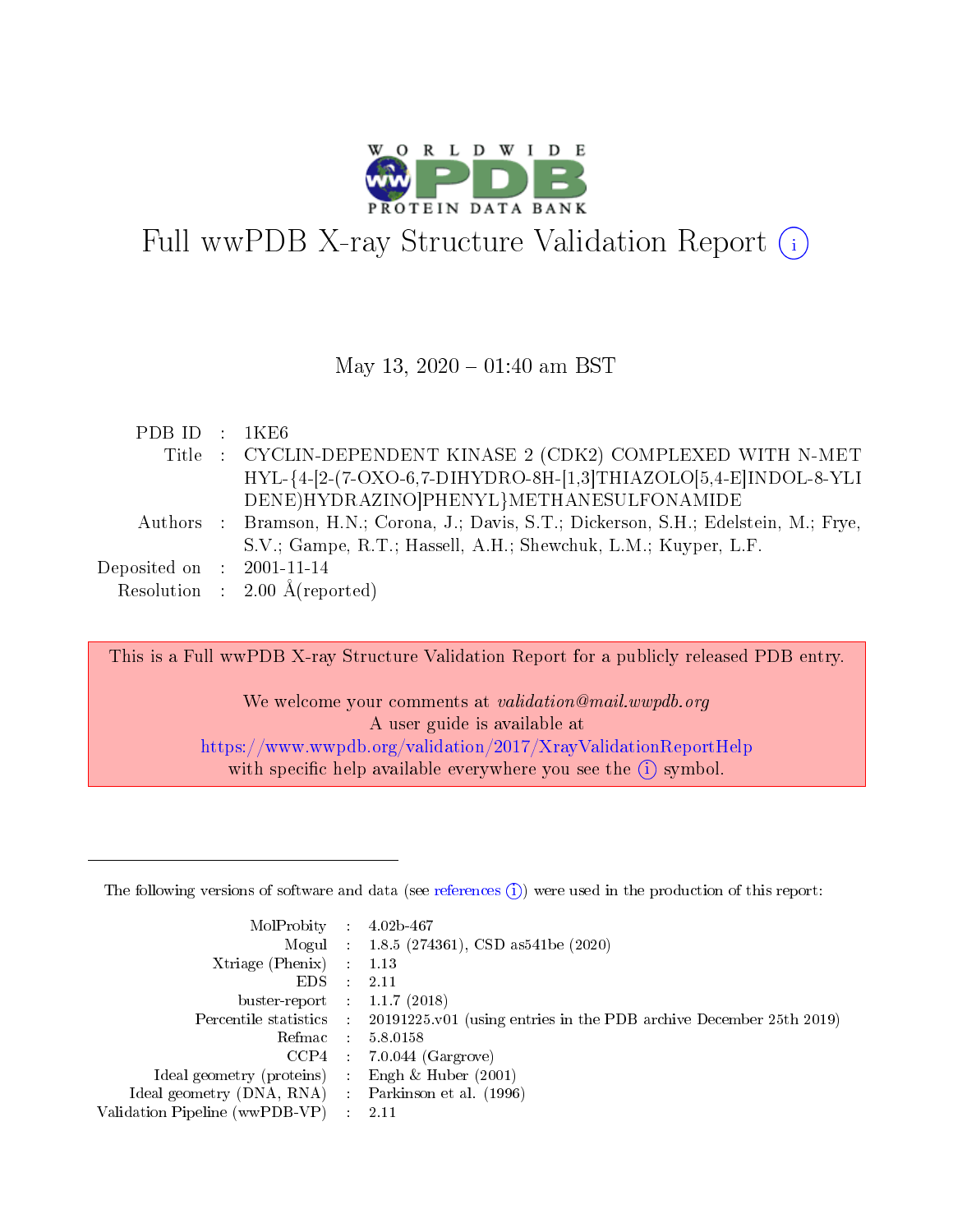# 1 [O](https://www.wwpdb.org/validation/2017/XrayValidationReportHelp#overall_quality)verall quality at a glance  $(i)$

The following experimental techniques were used to determine the structure: X-RAY DIFFRACTION

The reported resolution of this entry is  $2.00 \text{ Å}.$ 

Percentile scores (ranging between 0-100) for global validation metrics of the entry are shown in the following graphic. The table shows the number of entries on which the scores are based.



| Metric                | Whole archive       | Similar resolution              |
|-----------------------|---------------------|---------------------------------|
|                       | (# $\rm{Entries}$ ) | (#Entries, resolution range(Å)) |
| Clashscore            | 141614              | $9178(2.00-2.00)$               |
| Ramachandran outliers | 138981              | $9054(2.00-2.00)$               |
| Sidechain outliers    | 138945              | $9053(2.00-2.00)$               |
| RSRZ outliers         | 127900              | $7900(2.00-2.00)$               |

The table below summarises the geometric issues observed across the polymeric chains and their fit to the electron density. The red, orange, yellow and green segments on the lower bar indicate the fraction of residues that contain outliers for  $\geq=3$ , 2, 1 and 0 types of geometric quality criteria respectively. A grey segment represents the fraction of residues that are not modelled. The numeric value for each fraction is indicated below the corresponding segment, with a dot representing fractions  $\epsilon = 5\%$  The upper red bar (where present) indicates the fraction of residues that have poor fit to the electron density. The numeric value is given above the bar.

| $\gamma$ hain | Length | Quality of chain |     |    |
|---------------|--------|------------------|-----|----|
|               |        | 7%               |     |    |
|               | 298    | 82%              | 11% | 6% |

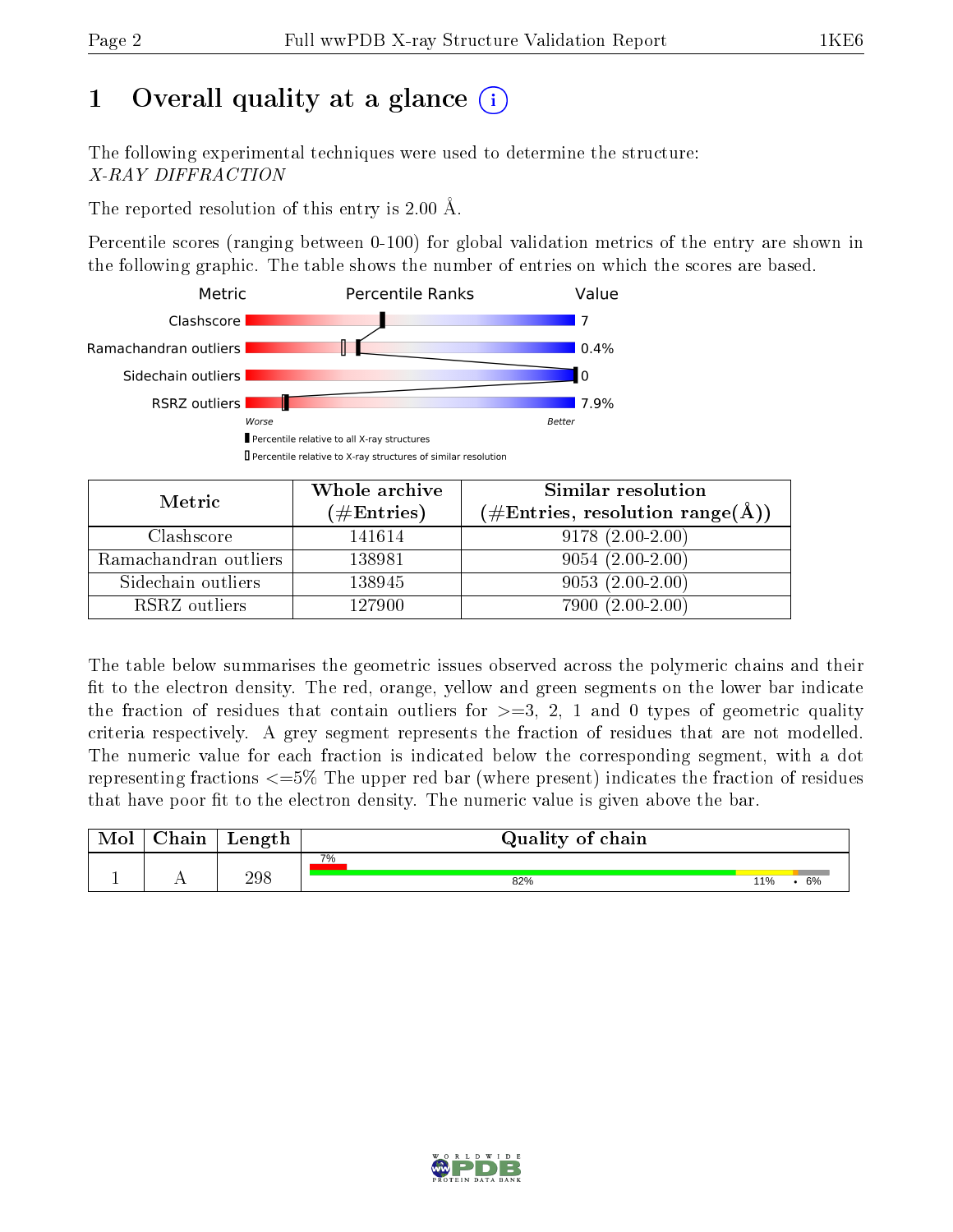# 2 Entry composition (i)

There are 3 unique types of molecules in this entry. The entry contains 2410 atoms, of which 0 are hydrogens and 0 are deuteriums.

In the tables below, the ZeroOcc column contains the number of atoms modelled with zero occupancy, the AltConf column contains the number of residues with at least one atom in alternate conformation and the Trace column contains the number of residues modelled with at most 2 atoms.

Molecule 1 is a protein called Cell division protein kinase 2.

| Mol | Chain | Residues | Atoms |          |     | $\rm ZeroOcc \mid AltConf \mid Trace$ |  |  |  |
|-----|-------|----------|-------|----------|-----|---------------------------------------|--|--|--|
|     |       | 280      | Total |          |     |                                       |  |  |  |
|     |       |          | 2246  | $1467 -$ | 379 | 392                                   |  |  |  |

• Molecule 2 is N-METHYL- $\{4-[2-(7-OXO-6,7-DIHYDRO-8H-[1,3]THIAZOLO[5,4-E]INDO]$ L-8-YLIDENE)HYDRAZINO]PHENYL}METHANESULFONAMIDE (three-letter code: LS2) (formula:  $C_{17}H_{15}N_5O_3S_2$ ).



| Mol | Chain   Residues | Atoms       |                    |  | $ZeroOcc \mid AltConf$ |  |
|-----|------------------|-------------|--------------------|--|------------------------|--|
|     |                  | $\rm Total$ | CNO.               |  |                        |  |
|     |                  |             | $17\quad 5\quad 3$ |  |                        |  |

• Molecule 3 is water.

|  | $\text{Mol}$   Chain   Residues | Atoms                 | $ZeroOcc$   AltConf |  |
|--|---------------------------------|-----------------------|---------------------|--|
|  | 137                             | Total<br>137<br>- 137 |                     |  |

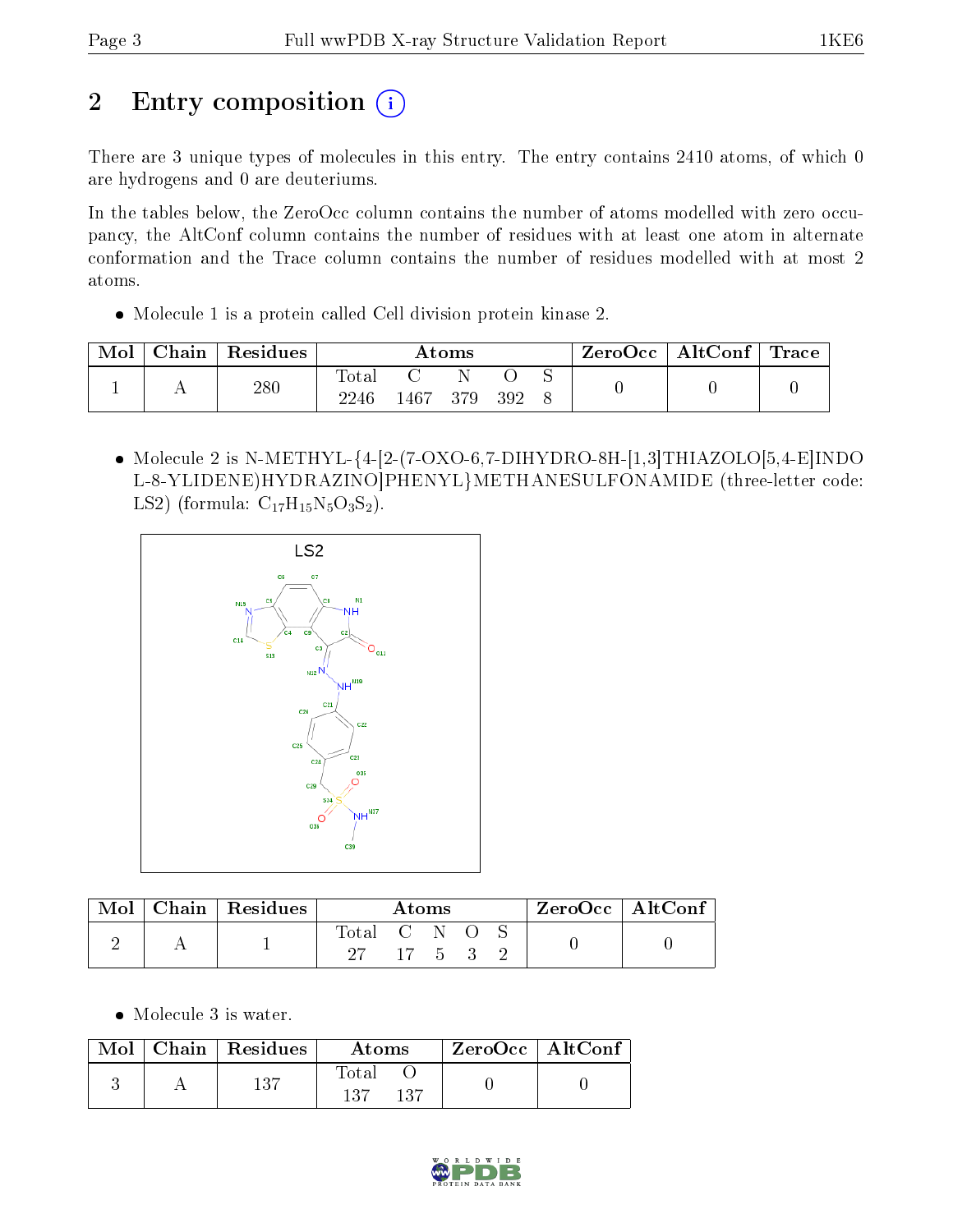## 3 Residue-property plots  $(i)$

These plots are drawn for all protein, RNA and DNA chains in the entry. The first graphic for a chain summarises the proportions of the various outlier classes displayed in the second graphic. The second graphic shows the sequence view annotated by issues in geometry and electron density. Residues are color-coded according to the number of geometric quality criteria for which they contain at least one outlier: green  $= 0$ , yellow  $= 1$ , orange  $= 2$  and red  $= 3$  or more. A red dot above a residue indicates a poor fit to the electron density (RSRZ  $> 2$ ). Stretches of 2 or more consecutive residues without any outlier are shown as a green connector. Residues present in the sample, but not in the model, are shown in grey.





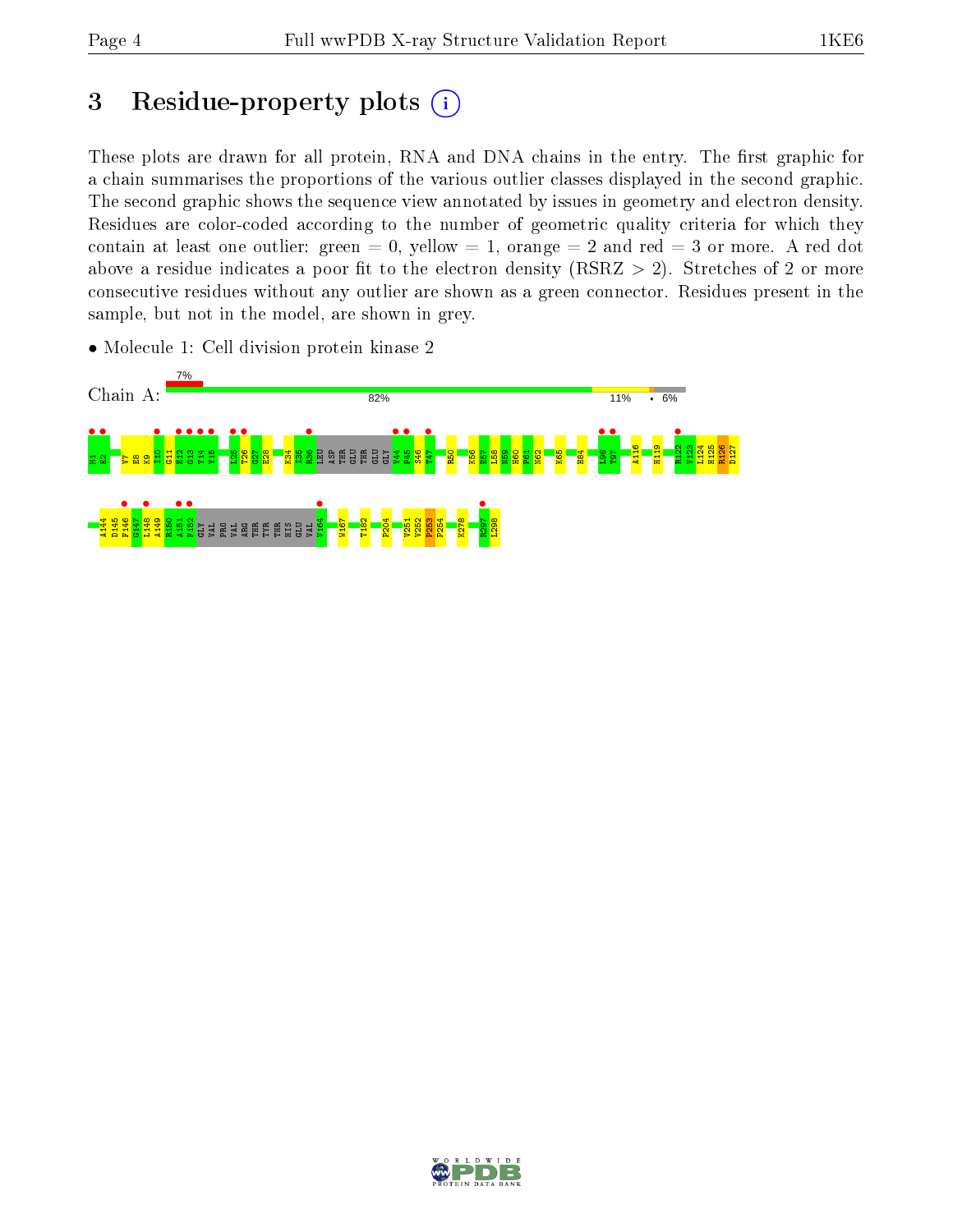# 4 Data and refinement statistics  $(i)$

| Property                                                   | Value                                            | Source     |
|------------------------------------------------------------|--------------------------------------------------|------------|
| Space group                                                | P 21 21 21                                       | Depositor  |
| Cell constants                                             | 73.78Å<br>72.76Å<br>$54.00\text{\AA}$            |            |
| a, b, c, $\alpha$ , $\beta$ , $\gamma$                     | $90.00^\circ$<br>$90.00^\circ$<br>$90.00^\circ$  | Depositor  |
| Resolution $(A)$                                           | 18.00<br>2.00<br>$\frac{1}{2}$                   | Depositor  |
|                                                            | 18.18<br>$-2.00$                                 | <b>EDS</b> |
| % Data completeness                                        | $96.9(18.00-2.00)$                               | Depositor  |
| (in resolution range)                                      | $95.8(18.18-2.00)$                               | <b>EDS</b> |
| $\mathrm{R}_{merge}$                                       | 0.05                                             | Depositor  |
| $\mathrm{R}_{sym}$                                         | (Not available)                                  | Depositor  |
| $\sqrt{I/\sigma}(I) > 1$                                   | $\overline{1.57}$ (at 2.00Å)                     | Xtriage    |
| Refinement program                                         | $X$ -PLOR $3.1$                                  | Depositor  |
| $R, R_{free}$                                              | 0.191<br>0.222                                   | Depositor  |
|                                                            | (Not available)<br>0.191<br>$\ddot{\phantom{a}}$ | DCC        |
| $R_{free}$ test set                                        | No test flags present.                           | wwPDB-VP   |
| Wilson B-factor $(A^2)$                                    | 25.0                                             | Xtriage    |
| Anisotropy                                                 | 0.285                                            | Xtriage    |
| Bulk solvent $k_{sol}$ (e/Å <sup>3</sup> ), $B_{sol}(A^2)$ | $0.34$ , 63.6                                    | <b>EDS</b> |
| $\overline{L-test for}$ twinning <sup>2</sup>              | $< L >$ = 0.48, $< L2$ = 0.32                    | Xtriage    |
| Estimated twinning fraction                                | $0.035$ for k,h,-l                               | Xtriage    |
| $F_o, F_c$ correlation                                     | 0.95                                             | <b>EDS</b> |
| Total number of atoms                                      | 2410                                             | wwPDB-VP   |
| Average B, all atoms $(A^2)$                               | 31.0                                             | wwPDB-VP   |

Xtriage's analysis on translational NCS is as follows: The largest off-origin peak in the Patterson function is  $6.27\%$  of the height of the origin peak. No significant pseudotranslation is detected.

<sup>&</sup>lt;sup>2</sup>Theoretical values of  $\langle |L| \rangle$ ,  $\langle L^2 \rangle$  for acentric reflections are 0.5, 0.333 respectively for untwinned datasets, and 0.375, 0.2 for perfectly twinned datasets.



<span id="page-4-1"></span><span id="page-4-0"></span><sup>1</sup> Intensities estimated from amplitudes.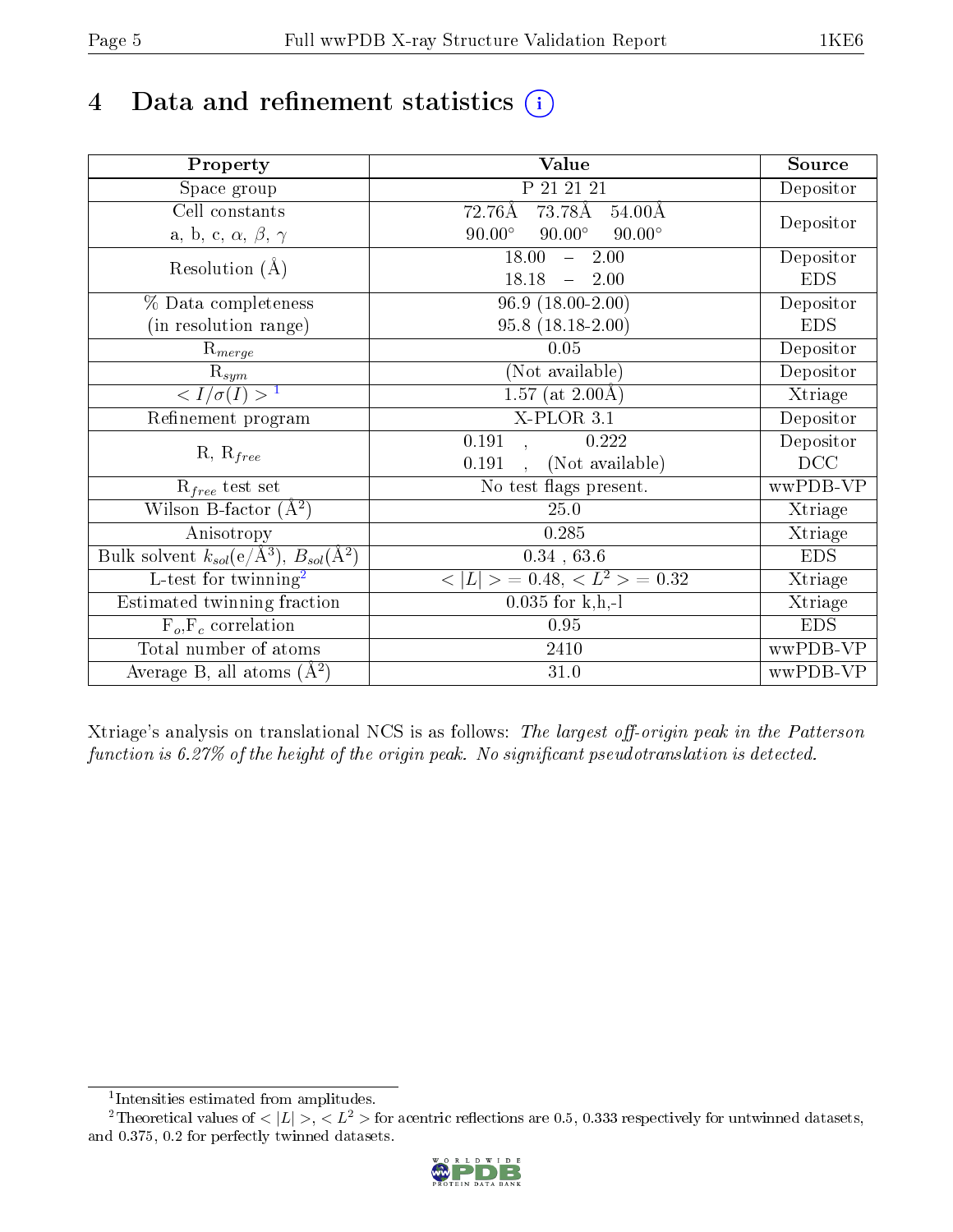## 5 Model quality  $(i)$

## 5.1 Standard geometry  $(i)$

Bond lengths and bond angles in the following residue types are not validated in this section: LS2

The Z score for a bond length (or angle) is the number of standard deviations the observed value is removed from the expected value. A bond length (or angle) with  $|Z| > 5$  is considered an outlier worth inspection. RMSZ is the root-mean-square of all Z scores of the bond lengths (or angles).

| $Mol$   Chain |      | Bond lengths                | Bond angles |                 |  |
|---------------|------|-----------------------------|-------------|-----------------|--|
|               |      | $RMSZ \mid # Z  > 5$   RMSZ |             | $\# Z  > 5$     |  |
|               | 0.36 | 0/2303                      | 0.64        | $3/3121(0.1\%)$ |  |

There are no bond length outliers.

All (3) bond angle outliers are listed below:

| Mol | Chain | Res | Type | Atoms          |         | Observed $(°)$ | $\text{Ideal}({}^o)$ |
|-----|-------|-----|------|----------------|---------|----------------|----------------------|
|     |       | 126 | ARG  | NE-CZ-NH2      | 10.12   | 125.36         | 120.30               |
|     |       | 126 | ARG  | $CD-NE- CZ$    | $-9.05$ | 110.92         | 123.60               |
|     |       | 126 | ARG  | $NE$ $CZ$ -NH1 | -6.91   | 116.84         | 120.30               |

There are no chirality outliers.

There are no planarity outliers.

### 5.2 Too-close contacts (i)

In the following table, the Non-H and H(model) columns list the number of non-hydrogen atoms and hydrogen atoms in the chain respectively. The H(added) column lists the number of hydrogen atoms added and optimized by MolProbity. The Clashes column lists the number of clashes within the asymmetric unit, whereas Symm-Clashes lists symmetry related clashes.

| Mol |      |      |    | Chain   Non-H   H(model)   H(added)   Clashes   Symm-Clashes |
|-----|------|------|----|--------------------------------------------------------------|
|     | 2246 | 2296 |    |                                                              |
|     |      |      |    |                                                              |
|     | 137  |      |    |                                                              |
|     | 2410 |      | ິດ |                                                              |

The all-atom clashscore is defined as the number of clashes found per 1000 atoms (including hydrogen atoms). The all-atom clashscore for this structure is 7.

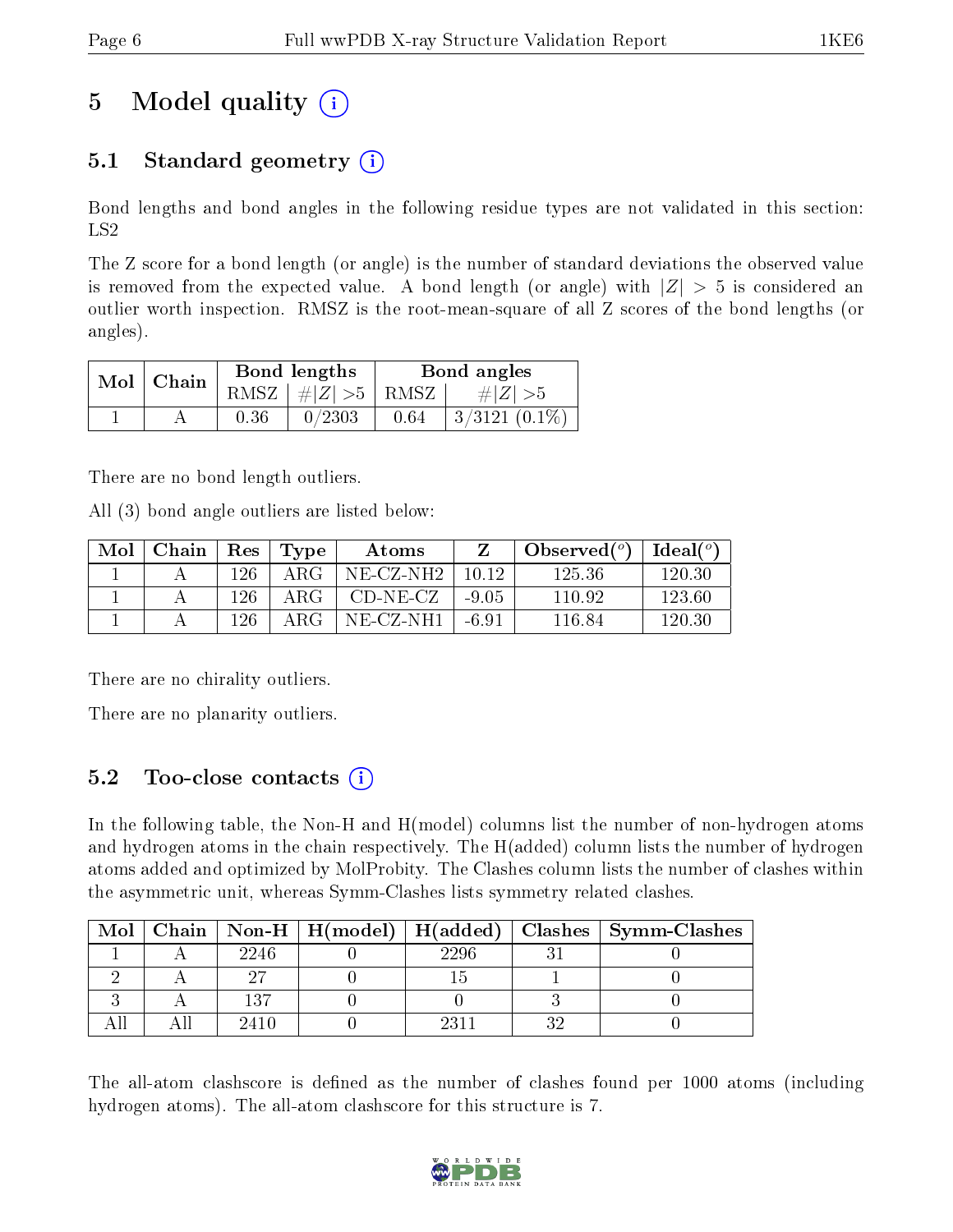| Atom-1              | Atom-2            | Interatomic       | $\overline{\text{Clash}}$ |
|---------------------|-------------------|-------------------|---------------------------|
|                     |                   | distance $(\AA)$  | overlap $(A)$             |
| 1: A: 125: HIS: O   | 1:A:126:ARG:HB2   | 1.72              | 0.87                      |
| 1:A:125:HIS:HD2     | 1:A:127:ASP:H     | 1.35              | 0.73                      |
| 1:A:124:LEU:HD22    | 1: A: 182:THR:HA  | 1.71              | 0.70                      |
| 1: A: 7: VAL:HG12   | 1: A:8: GLU: HG3  | 1.73              | 0.70                      |
| 1: A:60: HIS: HD2   | 1:A:62:ASN:H      | 1.40              | 0.69                      |
| 1: A:60: HIS:CD2    | 1:A:62:ASN:H      | 2.11              | 0.68                      |
| 1:A:125:HIS:O       | 1:A:126:ARG:CB    | 2.44              | 0.65                      |
| 1:A:144:ALA:O       | 1:A:145:ASP:HB2   | 1.97              | 0.63                      |
| 2:A:299:LS2:H391    | 3:A.435:HOH:O     | $\overline{2.05}$ | $\overline{0.57}$         |
| 1:A:119:HIS:HD2     | 3:A:347:HOH:O     | 1.90              | 0.55                      |
| 1:A:50:ARG:HH11     | 1: A:50: ARG: HG2 | 1.73              | 0.52                      |
| 1: A: 124: LEU: CD2 | 1:A:182:THR:HG22  | 2.40              | 0.52                      |
| 1: A:116: ALA:HB1   | 1:A:278:LYS:HE2   | 1.92              | 0.52                      |
| 1:A:253:PRO:HB2     | 1:A:254:PRO:HD3   | 1.92              | 0.52                      |
| 1:A:58:LEU:HD23     | 1:A:146:PHE:CE1   | 2.46              | 0.51                      |
| 1: A:251: VAL: C    | 1:A:253:PRO:HD3   | 2.33              | 0.48                      |
| 1:A:253:PRO:HB2     | 1: A:254:PRO:CD   | 2.44              | 0.48                      |
| 1:A:125:HIS:HE1     | 1:A:144:ALA:O     | 1.97              | 0.47                      |
| 1: A:46: SER:O      | 1:A:50:ARG:HG3    | 2.13              | 0.47                      |
| 1: A:26:THR:OG1     | 1: A:28: GLU:HG2  | 2.14              | 0.47                      |
| 1:A:58:LEU:HD23     | 1:A:146:PHE:CD1   | $\overline{2.50}$ | 0.45                      |
| 1:A:34:LYS:NZ       | 1:A:34:LYS:HB3    | 2.32              | 0.45                      |
| 1: A:9: LYS: HD2    | 1:A:11:GLY:N      | 2.33              | 0.44                      |
| 1:A:149:ALA:HB3     | 3: A:362: HOH:O   | 2.18              | 0.44                      |
| 1:A:124:LEU:HD12    | 1: A:126:ARG:HE   | 1.82              | 0.43                      |
| 1:A:84:HIS:HB3      | 1: A:298:LEU:HD22 | 2.01              | 0.42                      |
| 1:A:252:VAL:O       | 1:A:252:VAL:HG23  | 2.20              | 0.42                      |
| 1:A:116:ALA:HB1     | 1: A:278:LYS:CE   | 2.50              | 0.42                      |
| 1:A:145:ASP:OD1     | 1:A:148:LEU:HD12  | 2.20              | 0.42                      |
| 1:A:167:TRP:CD1     | 1:A:204:PRO:HA    | 2.55              | 0.41                      |
| 1:A:252:VAL: N      | 1:A:253:PRO:HD3   | 2.36              | 0.40                      |
| 1: A:56: LYS:O      | 1: A:65: LYS:NZ   | 2.55              | 0.40                      |

All (32) close contacts within the same asymmetric unit are listed below, sorted by their clash magnitude.

There are no symmetry-related clashes.

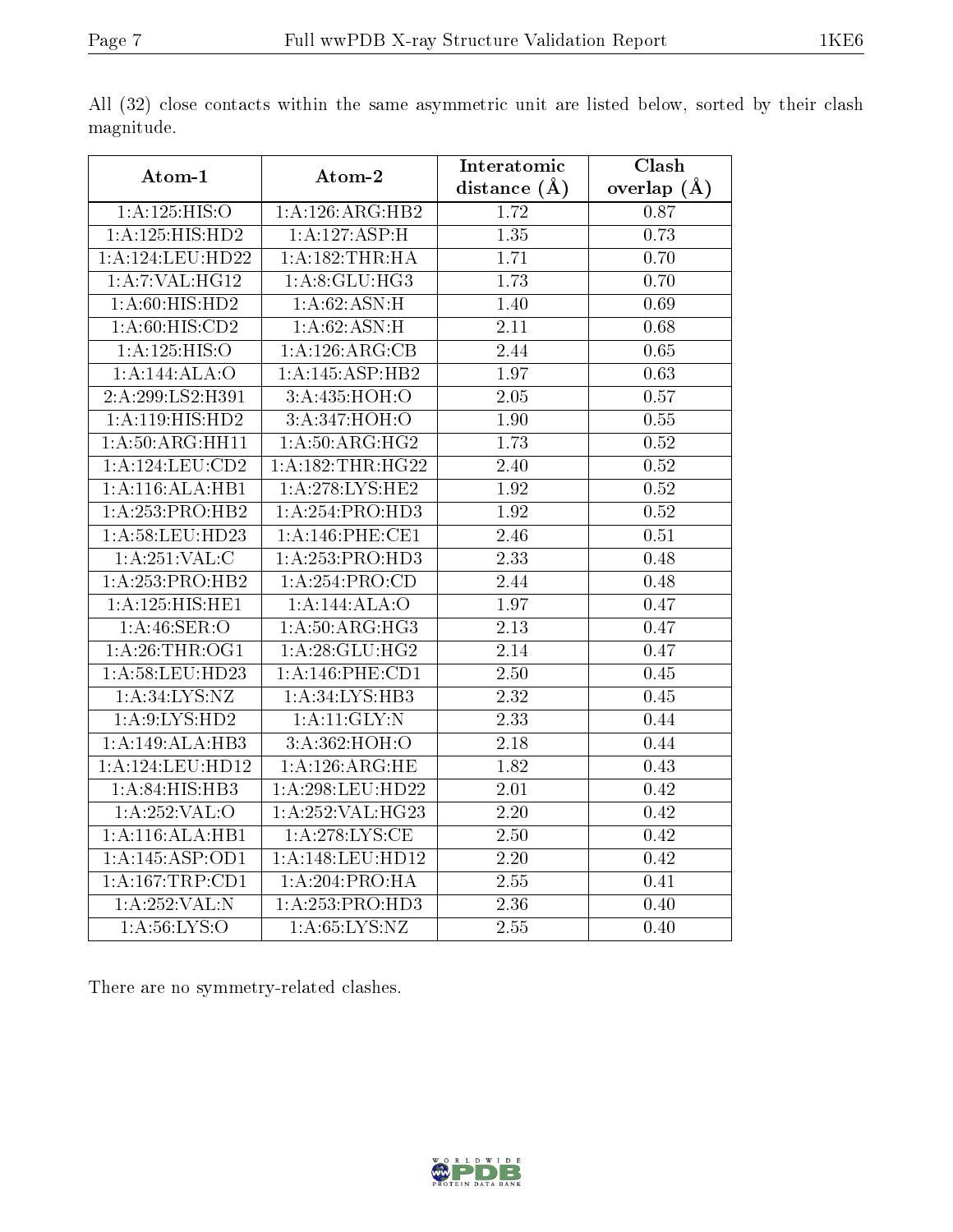## 5.3 Torsion angles (i)

#### 5.3.1 Protein backbone  $(i)$

In the following table, the Percentiles column shows the percent Ramachandran outliers of the chain as a percentile score with respect to all X-ray entries followed by that with respect to entries of similar resolution.

The Analysed column shows the number of residues for which the backbone conformation was analysed, and the total number of residues.

| Mol   Chain | Analysed                           |  |                                                                    | Favoured   Allowed   Outliers   Percentiles |  |
|-------------|------------------------------------|--|--------------------------------------------------------------------|---------------------------------------------|--|
|             | 274/298 (92%)   265 (97%)   8 (3%) |  | $\begin{array}{ c c c c c } \hline 1 & (0\%) & \hline \end{array}$ | $\vert 34 \vert \vert 30$                   |  |

All (1) Ramachandran outliers are listed below:

| Mol | Chain | ${\rm Res}$ | Lype |
|-----|-------|-------------|------|
|     |       | 253         |      |

#### 5.3.2 Protein sidechains  $\left( \widehat{\mathbf{i}} \right)$

In the following table, the Percentiles column shows the percent sidechain outliers of the chain as a percentile score with respect to all X-ray entries followed by that with respect to entries of similar resolution.

The Analysed column shows the number of residues for which the sidechain conformation was analysed, and the total number of residues.

| Mol   Chain | Analysed                                      |  | Rotameric   Outliers   Percentiles         |  |
|-------------|-----------------------------------------------|--|--------------------------------------------|--|
|             | $\mid$ 245/263 (93%) $\mid$ 245 (100%) $\mid$ |  | $\begin{bmatrix} 100 \\ 100 \end{bmatrix}$ |  |

There are no protein residues with a non-rotameric sidechain to report.

Some sidechains can be flipped to improve hydrogen bonding and reduce clashes. All (8) such sidechains are listed below:

| Mol | Chain | Res            | Type       |
|-----|-------|----------------|------------|
|     | А     | 3              | <b>ASN</b> |
|     | А     | $\overline{5}$ | <b>GLN</b> |
|     | А     | 60             | <b>HIS</b> |
|     | А     | 119            | HIS        |
|     | А     | 125            | <b>HIS</b> |
|     | А     | 132            | <b>ASN</b> |
|     |       | 246            | <b>GLN</b> |
|     |       | 287            | <b>GLN</b> |

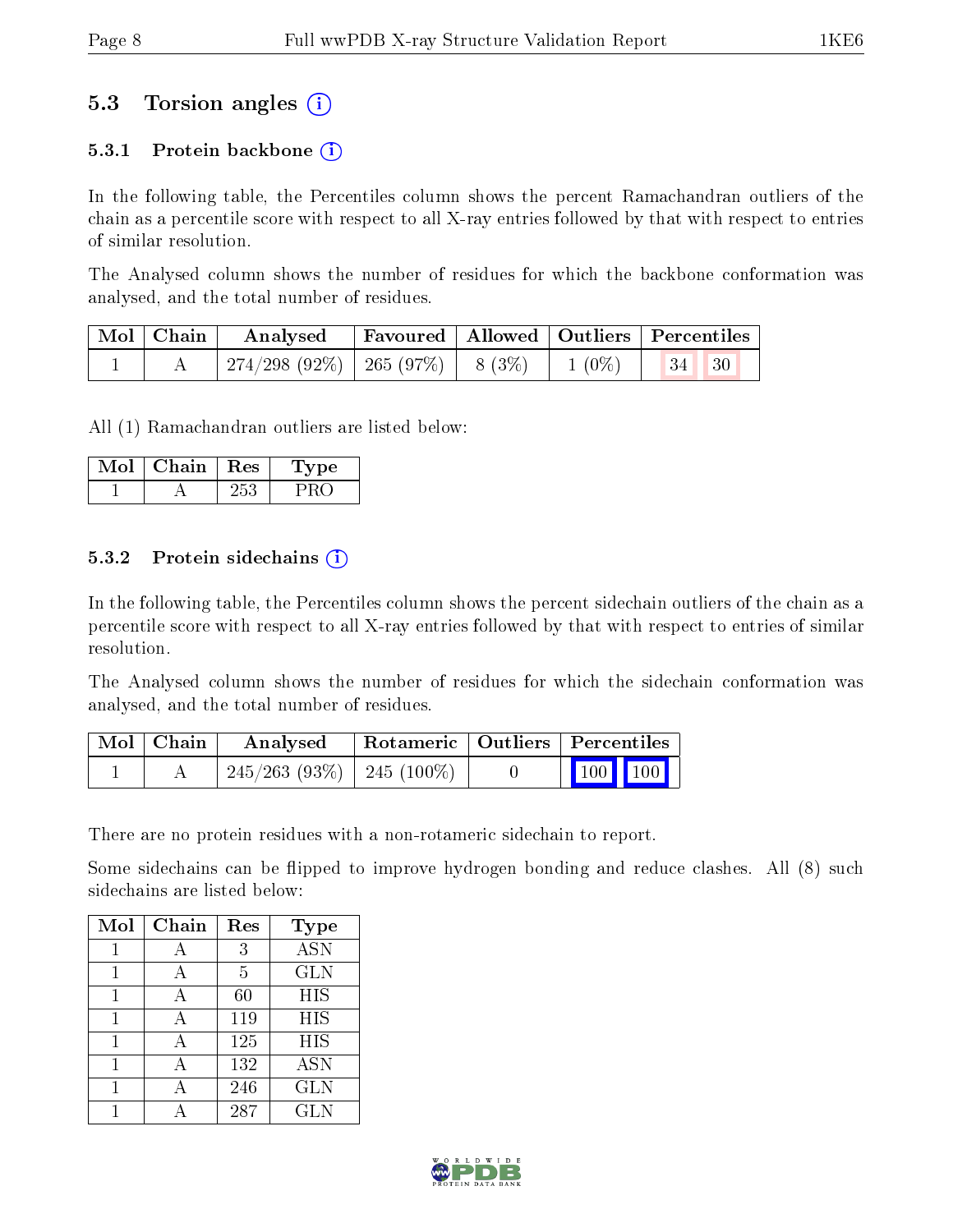#### $5.3.3$  RNA  $(i)$

There are no RNA molecules in this entry.

#### 5.4 Non-standard residues in protein, DNA, RNA chains (i)

There are no non-standard protein/DNA/RNA residues in this entry.

#### 5.5 Carbohydrates (i)

There are no carbohydrates in this entry.

### 5.6 Ligand geometry  $(i)$

1 ligand is modelled in this entry.

In the following table, the Counts columns list the number of bonds (or angles) for which Mogul statistics could be retrieved, the number of bonds (or angles) that are observed in the model and the number of bonds (or angles) that are defined in the Chemical Component Dictionary. The Link column lists molecule types, if any, to which the group is linked. The Z score for a bond length (or angle) is the number of standard deviations the observed value is removed from the expected value. A bond length (or angle) with  $|Z| > 2$  is considered an outlier worth inspection. RMSZ is the root-mean-square of all Z scores of the bond lengths (or angles).

| <b>Mol</b> |     | $\mid$ Type $\mid$ Chain $\mid$ | $^{\shortmid}$ $\operatorname{Res}$ | Link            |            | Bond lengths |                                   |        | Bond angles    |            |
|------------|-----|---------------------------------|-------------------------------------|-----------------|------------|--------------|-----------------------------------|--------|----------------|------------|
|            |     |                                 |                                     |                 | Counts-    |              | $ RMSZ $ # $ Z  > 2$              | Counts | RMSZ           | $ #Z  > 2$ |
|            | LS2 |                                 | 299                                 | $\qquad \qquad$ | 24, 30, 30 | 3.63         | , $\boxed{13\ (54\%)}$   34,44,44 |        | $\boxed{2.14}$ | 6 $(17%)$  |

In the following table, the Chirals column lists the number of chiral outliers, the number of chiral centers analysed, the number of these observed in the model and the number defined in the Chemical Component Dictionary. Similar counts are reported in the Torsion and Rings columns. '-' means no outliers of that kind were identified.

|  |     |        | Mol   Type   Chain   Res   Link   Chirals | <b>Torsions</b>        | Rings |
|--|-----|--------|-------------------------------------------|------------------------|-------|
|  | 299 | $\sim$ | <b>Contract Contract Contract</b>         | $4/13/25/25$   0/4/4/4 |       |

All (13) bond length outliers are listed below:

| Mol | Chain   Res   Type |     |      | Atoms     |          | Observed $(A)$ | Ideal $(A)$ |
|-----|--------------------|-----|------|-----------|----------|----------------|-------------|
|     |                    | 299 | . S2 | $C26-C21$ | 6.90     | $1.50\,$       | .39         |
|     |                    | 299 | LS2  | $C3-N12$  | 6.38     | .45            | $1.30\,$    |
|     |                    | 299 | 1.S2 | $C6-C7$   | $6.22\,$ | .49            | $.36\,$     |

Continued on next page...

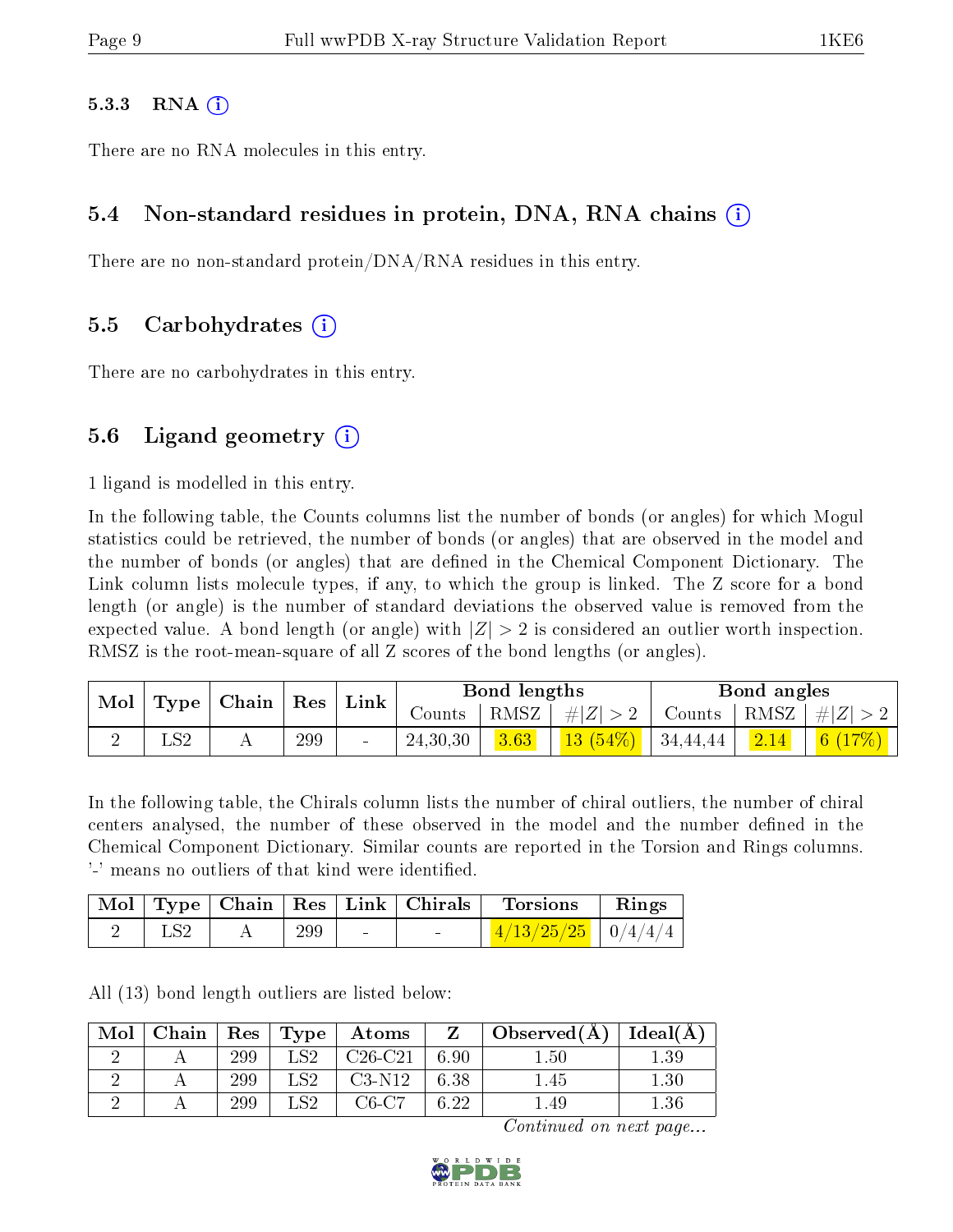|--|

| Mol            | Chain | $\operatorname{Res}% \left( \mathcal{N}\right) \equiv\operatorname{Res}(\mathcal{N}_{0})\left( \mathcal{N}_{0}\right) ^{\ast}\left( \mathcal{N}_{0}\right)$ | <b>Type</b>     | Atoms     | $\mathbf{Z}$ | Observed $(A)$ | Ideal(A) |
|----------------|-------|-------------------------------------------------------------------------------------------------------------------------------------------------------------|-----------------|-----------|--------------|----------------|----------|
| $\overline{2}$ | А     | 299                                                                                                                                                         | LS <sub>2</sub> | $C22-C21$ | 5.61         | 1.48           | 1.39     |
| $\overline{2}$ | A     | 299                                                                                                                                                         | LS2             | $C7-C8$   | 5.29         | 1.48           | 1.39     |
| $\overline{2}$ | А     | 299                                                                                                                                                         | LS2             | $C23-C22$ | 5.23         | 1.48           | 1.38     |
| $\overline{2}$ | А     | 299                                                                                                                                                         | LS2             | $C23-C24$ | 4.76         | 1.49           | 1.38     |
| $\overline{2}$ | А     | 299                                                                                                                                                         | LS2             | $C25-C24$ | 4.39         | 1.48           | 1.38     |
| $\overline{2}$ | А     | 299                                                                                                                                                         | LS2             | $C26-C25$ | 4.09         | 1.46           | 1.38     |
| $\overline{2}$ | А     | 299                                                                                                                                                         | LS2             | $C6-C5$   | 3.00         | 1.47           | 1.41     |
| $\overline{2}$ | А     | 299                                                                                                                                                         | LS2             | $C9-C8$   | 2.91         | 1.46           | 1.41     |
| $\overline{2}$ | А     | 299                                                                                                                                                         | LS2             | $C5-C4$   | 2.78         | 1.51           | 1.42     |
| $\overline{2}$ | А     | 299                                                                                                                                                         | LS <sub>2</sub> | N19-N12   | $-2.52$      | 1.25           | 1.34     |

Continued from previous page...

All (6) bond angle outliers are listed below:

| Mol            | Chain | Res | Type            | Atoms         |         | Observed $(°)$ | Ideal $(°)$ |
|----------------|-------|-----|-----------------|---------------|---------|----------------|-------------|
| $\overline{2}$ |       | 299 | LS2             | $O11-C2-C3$   | $-6.80$ | 121.64         | 126.75      |
| 2              |       | 299 | LS <sub>2</sub> | $C3-C2-N1$    | 6.10    | 109.19         | 106.08      |
| 2              |       | 299 | LS2             | $C21-N19-N12$ | 4.10    | 125.15         | 119.54      |
| $\overline{2}$ |       | 299 | LS2             | C3-N12-N19    | 3.29    | 124.69         | 119.11      |
| $\overline{2}$ |       | 299 | LS <sub>2</sub> | $C9-C3-C2$    | $-3.11$ | 104.71         | 106.32      |
| $\overline{2}$ |       | 299 | LS2             | $C8-N1-C2$    | $-2.62$ | 109.73         | 111.38      |

There are no chirality outliers.

All (4) torsion outliers are listed below:

| Mol      | Chain | Res | Type            | Atoms             |
|----------|-------|-----|-----------------|-------------------|
|          |       | 299 | LS <sub>2</sub> | $C2-C3-N12-N19$   |
|          |       | 299 | LS <sub>2</sub> | $C9-C3-N12-N19$   |
| $\Omega$ |       | 299 | LS2             | $C22-C21-N19-N12$ |
|          |       | 299 | LS <sub>2</sub> | $C26-C21-N19-N12$ |

There are no ring outliers.

1 monomer is involved in 1 short contact:

|  |             | Mol   Chain   Res   Type   Clashes   Symm-Clashes |
|--|-------------|---------------------------------------------------|
|  | $299$   LS2 |                                                   |

The following is a two-dimensional graphical depiction of Mogul quality analysis of bond lengths, bond angles, torsion angles, and ring geometry for all instances of the Ligand of Interest. In addition, ligands with molecular weight > 250 and outliers as shown on the validation Tables will also be included. For torsion angles, if less then 5% of the Mogul distribution of torsion angles is within 10 degrees of the torsion angle in question, then that torsion angle is considered an outlier.

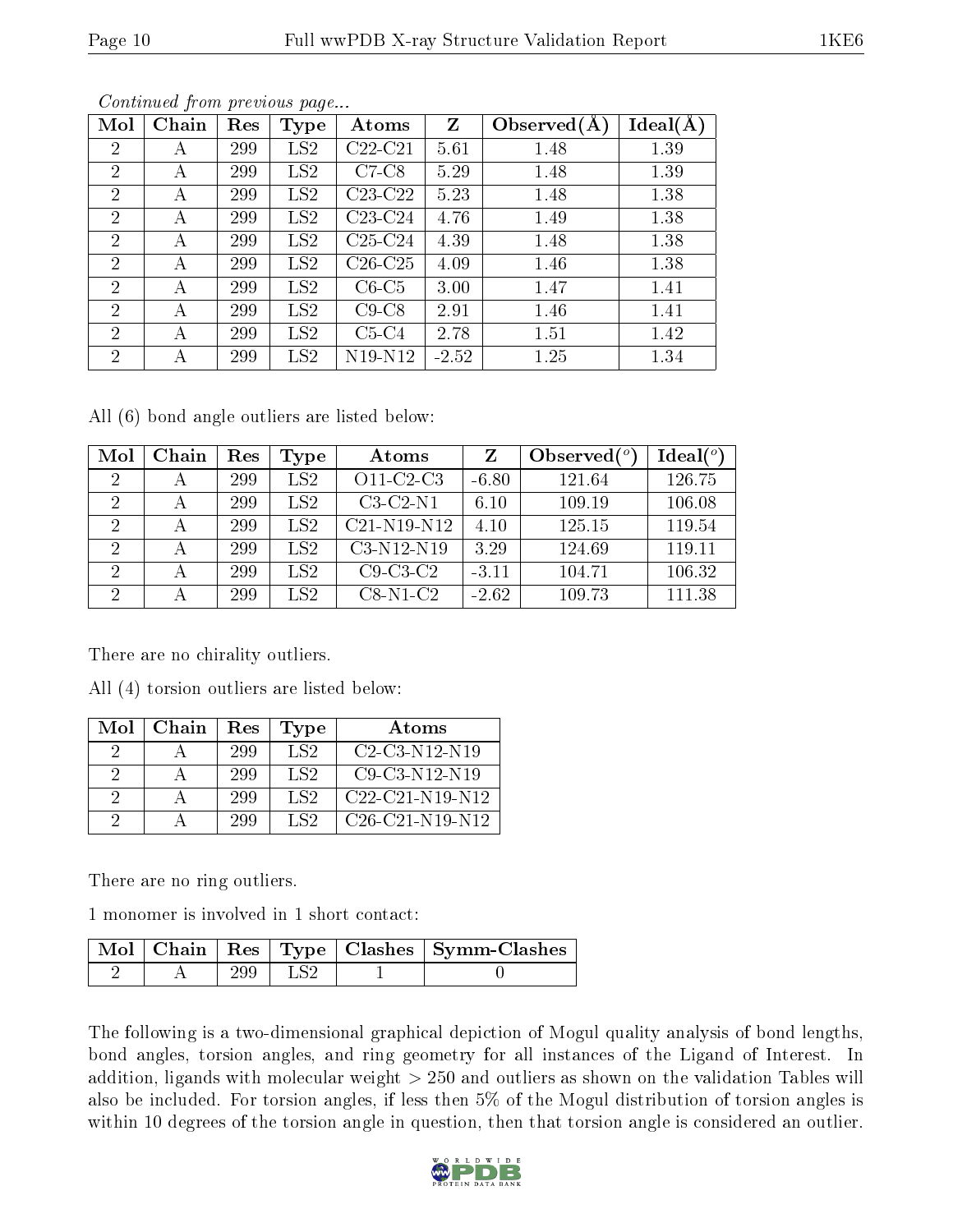Any bond that is central to one or more torsion angles identified as an outlier by Mogul will be highlighted in the graph. For rings, the root-mean-square deviation (RMSD) between the ring in question and similar rings identified by Mogul is calculated over all ring torsion angles. If the average RMSD is greater than 60 degrees and the minimal RMSD between the ring in question and any Mogul-identified rings is also greater than 60 degrees, then that ring is considered an outlier. The outliers are highlighted in purple. The color gray indicates Mogul did not find sufficient equivalents in the CSD to analyse the geometry.



### 5.7 [O](https://www.wwpdb.org/validation/2017/XrayValidationReportHelp#nonstandard_residues_and_ligands)ther polymers  $(i)$

There are no such residues in this entry.

### 5.8 Polymer linkage issues  $(i)$

There are no chain breaks in this entry.

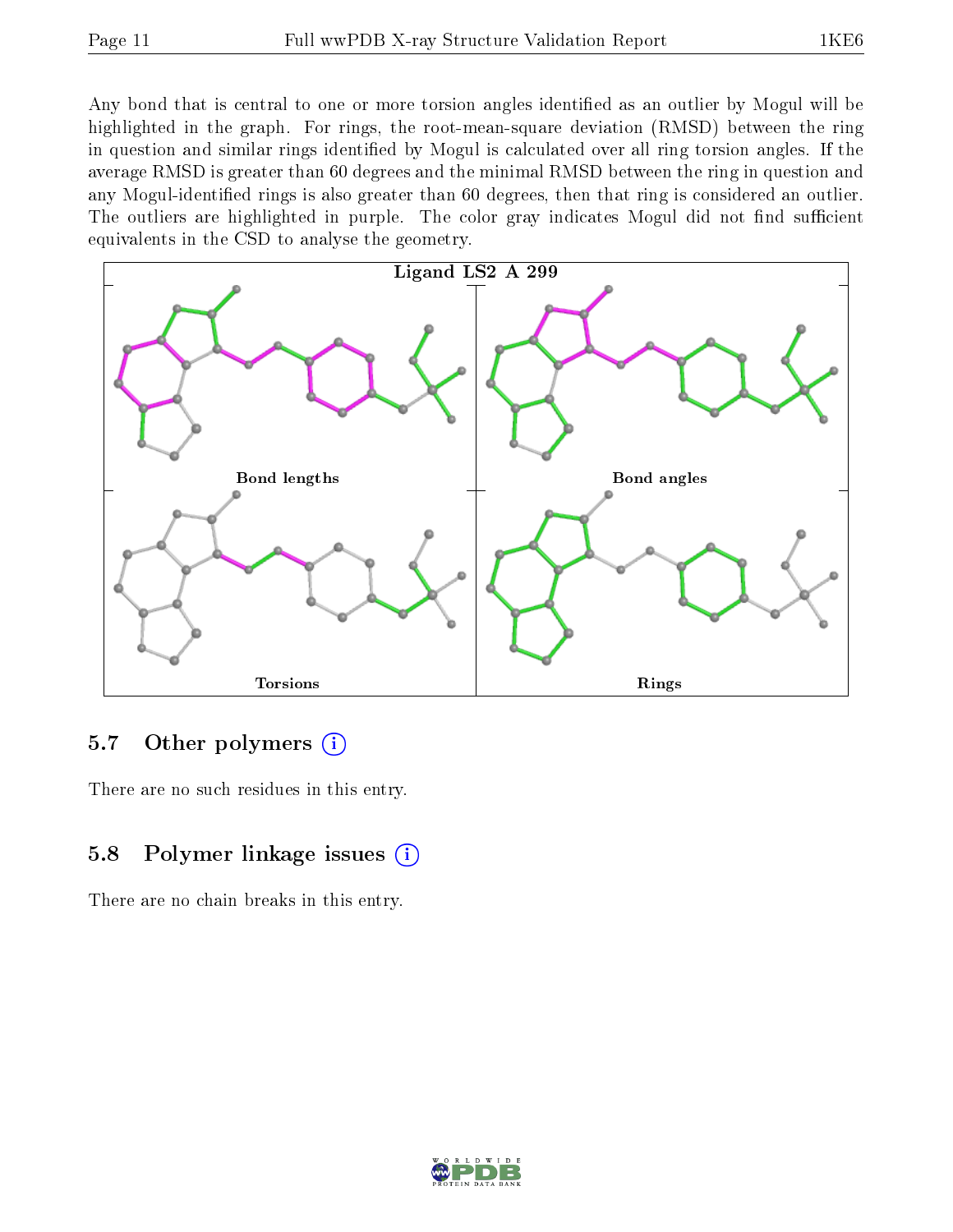## 6 Fit of model and data  $(i)$

## 6.1 Protein, DNA and RNA chains  $(i)$

In the following table, the column labelled  $#RSRZ> 2'$  contains the number (and percentage) of RSRZ outliers, followed by percent RSRZ outliers for the chain as percentile scores relative to all X-ray entries and entries of similar resolution. The OWAB column contains the minimum, median,  $95<sup>th</sup>$  percentile and maximum values of the occupancy-weighted average B-factor per residue. The column labelled ' $Q< 0.9$ ' lists the number of (and percentage) of residues with an average occupancy less than 0.9.

| Mol | Chain | Analysed     | ${ <\hspace{-1.5pt} {\rm RSRZ}\hspace{-1.5pt}>}$ | $\rm \#RSRZ{>}2$                   | $\text{OWAB}(\AA^2)   \text{Q}<0.9$ |  |
|-----|-------|--------------|--------------------------------------------------|------------------------------------|-------------------------------------|--|
|     |       | 280/298(93%) | 0.13                                             | 22 (7%)   12   11   13, 27, 56, 70 |                                     |  |

All (22) RSRZ outliers are listed below:

| Mol            | $\overline{\text{Chain}}$ | Res             | Type                           | <b>RSRZ</b>       |
|----------------|---------------------------|-----------------|--------------------------------|-------------------|
| $\mathbf{1}$   | $\boldsymbol{A}$          | 146             | PHE                            | 5.4               |
| $\overline{1}$ | $\overline{\rm A}$        | 164             | VAL                            | $5.0\,$           |
| $\overline{1}$ | $\overline{A}$            | 14              | <b>THR</b>                     | 5.0               |
| $\overline{1}$ | $\overline{\rm A}$        | $\overline{25}$ | $\overline{\text{L}}\text{EU}$ | 4.9               |
| $\overline{1}$ | $\overline{A}$            | $\overline{15}$ | <b>TYR</b>                     | $\overline{4}$ .7 |
| $\mathbf{1}$   | $\overline{\rm A}$        | $\mathbf{1}$    | <b>MET</b>                     | 3.8               |
| $\mathbf{1}$   | $\overline{\rm A}$        | 297             | $\rm{ARG}$                     | 3.7               |
| $\mathbf{1}$   | $\overline{A}$            | 96              | <b>LEU</b>                     | 3.4               |
| $\overline{1}$ | $\overline{\rm A}$        | 122             | $\rm{ARG}$                     | 3.3               |
| $\overline{1}$ | $\overline{A}$            | 151             | $\overline{\rm ALA}$           | 3.2               |
| $\overline{1}$ | $\overline{A}$            | 148             | <b>LEU</b>                     | 2.8               |
| $\mathbf{1}$   | $\overline{A}$            | 47              | THR                            | 2.8               |
| $\overline{1}$ | $\overline{A}$            | 26              | <b>THR</b>                     | 2.7               |
| $\overline{1}$ | $\overline{\rm A}$        | 13              | <b>GLY</b>                     | 2.7               |
| $\overline{1}$ | $\overline{A}$            | 152             | PHE                            | 2.6               |
| $\mathbf{1}$   | $\overline{A}$            | 45              | PRO                            | 2.5               |
| $\mathbf{1}$   | $\overline{\rm A}$        | 44              | <b>VAL</b>                     | 2.4               |
| $\overline{1}$ | $\overline{A}$            | 36              | $\rm{ARG}$                     | 2.4               |
| $\overline{1}$ | $\overline{A}$            | 12              | $\overline{{\rm GLU}}$         | 2.3               |
| $\overline{1}$ | $\overline{A}$            | 10              | ILE                            | 2.2               |
| $\mathbf{1}$   | $\overline{\rm A}$        | 97              | <b>THR</b>                     | 2.2               |
| $\overline{1}$ | A                         | $\overline{2}$  | GLU                            | 2.0               |

### 6.2 Non-standard residues in protein, DNA, RNA chains  $(i)$

There are no non-standard protein/DNA/RNA residues in this entry.